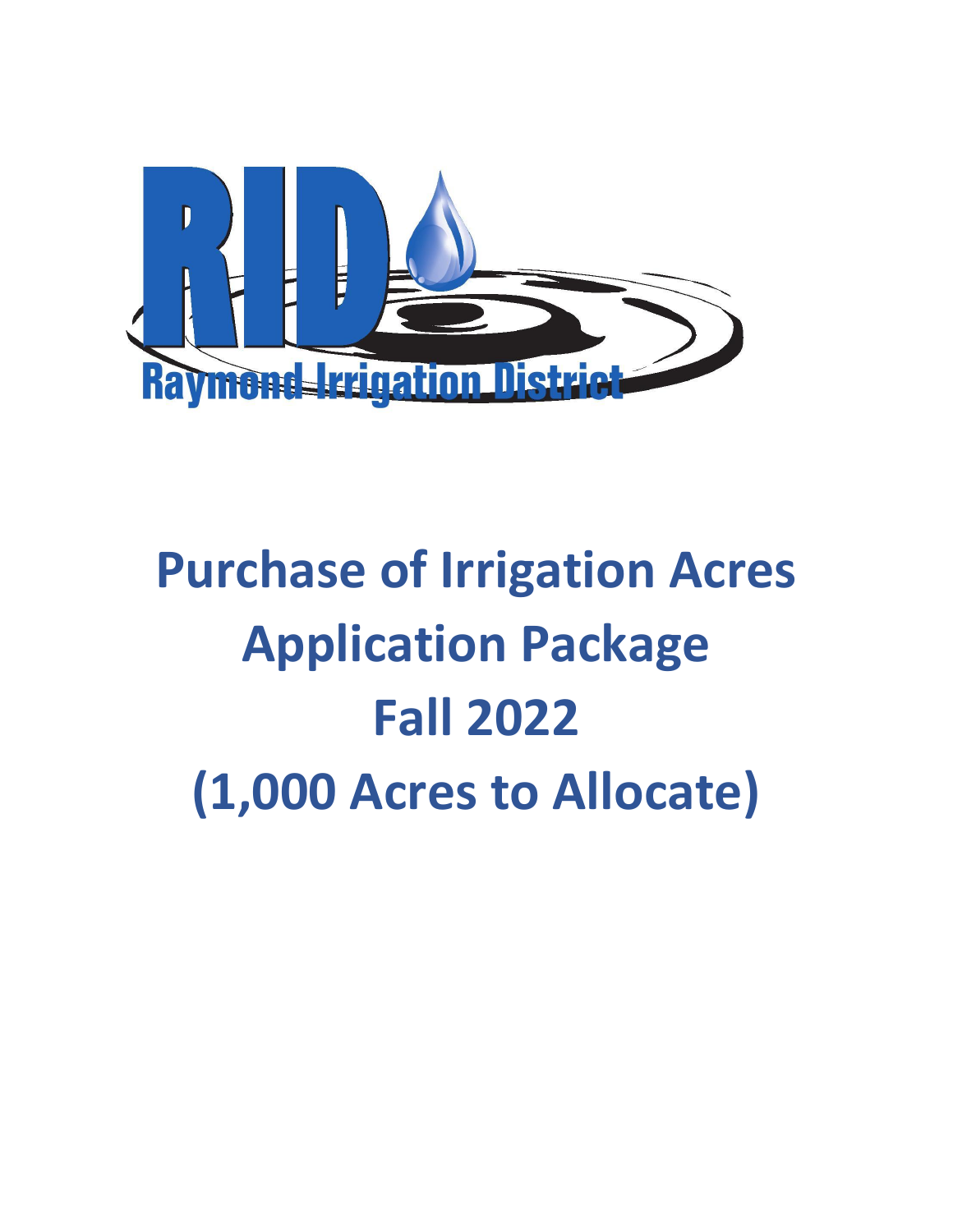The Raymond Irrigation District ("RID") is excited for growth of irrigation within the district. Parties interested in purchasing irrigation acres from the district are asked to fill out the attached application package and submit it to the RID office.

## **CRITERIA FOR DISTRIBUTING ACRES**

Irrigation acres are limited so the Acres Allocation Committee will use the following criteria to prioritize applications:

1) Feasibility of the application (capacity of RID system in proximity of the location and the cost of water delivery to the location);

2) The land in the application must be classified for irrigation;

3) Priority will be given to infilling/intensification of acres;

4) Priority will be given to parcels that are adjacent to RID works;

5) Any new works required to tie into RID infrastructure must be approved by the board and funded by the applicant;

6) Final approval of new acre applications will not be given until all necessary conditions have been met, which may include, remote parcel agreements, delivery point, reservoir pumping agreement, easements, title notation including the parcel in the district;

7) The sale of new irrigation acres is subject to a capital asset charge, which is currently \$2,000 per acre + GST, but subject to change, based on fair market value adjustments. The capital asset charge is payable to the RID over 5 years with no interest charged; and,

8) Applicants may submit multiple applications annually, however, only a maximum of one % section will be approved per applicant annually.

# **OBLIGATION TO USE NEW IRRIGATION ACRES**

If the successful application has not started to use the new irrigation acres within 2 seasons of receiving the acres, the irrigation acres will revert back to the RID for redistribution.

# **FALL 2022 APPLICATION PROCESS TIMELINE**

Applications must be submitted to the RID office by October 14, 2022. They can be dropped off, faxed or emailed.

| Location: | SW18-6-20-W4, #62017 Range Road 21-0 |
|-----------|--------------------------------------|
| Fax:      | (403) 752-3737                       |
| Email:    | jason@raymondirrigationdistrict.ca   |

The Acres Allocation Committee will advise applicants of the results by November 30, 2022.

### **QUESTIONS**

If you have any questions, please feel free to contact the RID office at (403) 752-3511.

**Raymond Irrigation District**

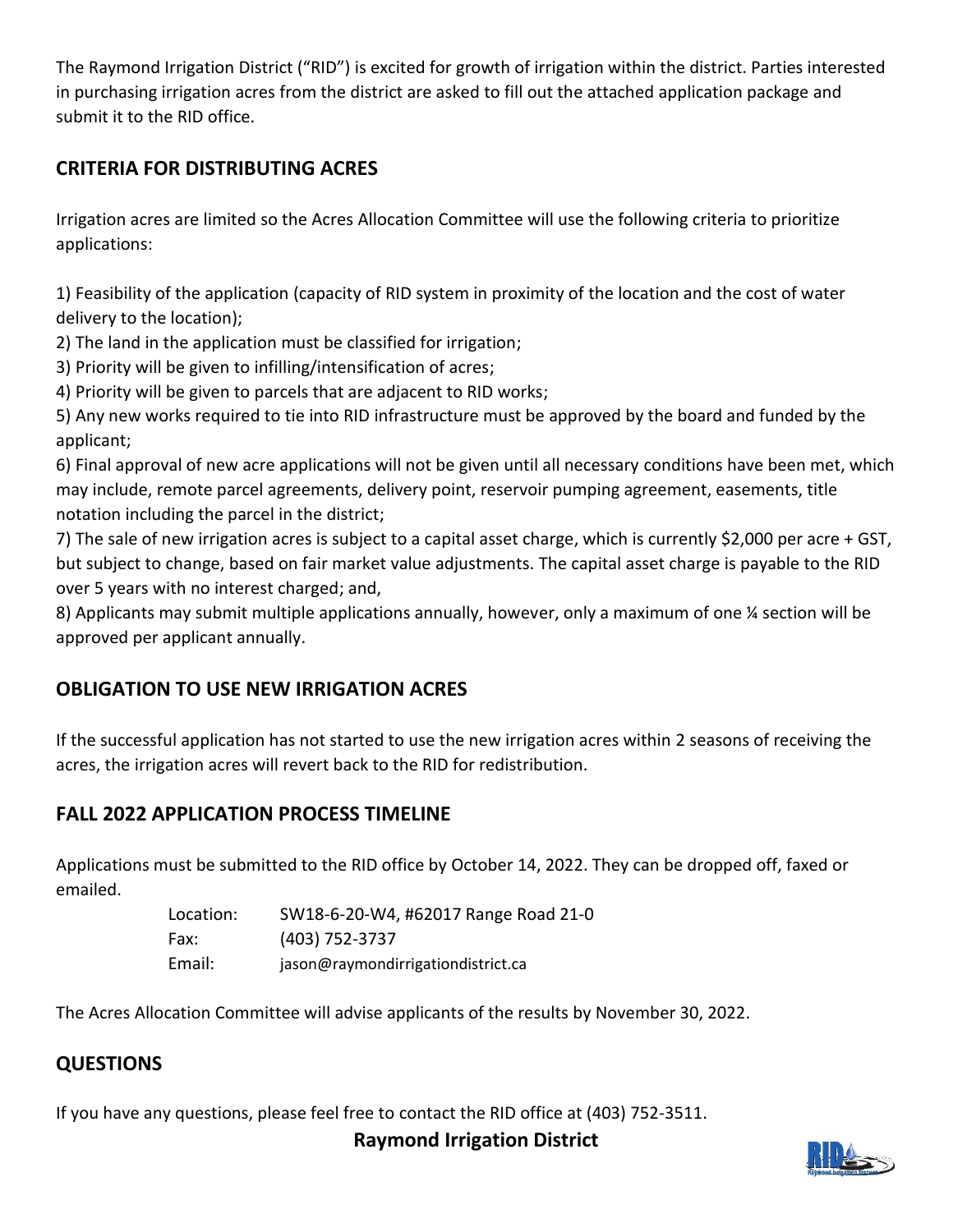| APPLICANT(S)           |  |
|------------------------|--|
| <b>CONTACT PERSON</b>  |  |
| <b>MAILING ADDRESS</b> |  |
| <b>PHONE NUMBER</b>    |  |
| <b>EMAIL ADDRESS</b>   |  |

I (we) would like to apply for "Irrigation Acres" as follows:

#### **RID OFFICE USE**

| <b>Legal Land Title Description</b> | <b>Land Acres</b> | # of Acres<br><b>Classified</b><br>as Irrigable | Acres<br>Currently<br>Assessed | <b>RID Parcel</b><br># | Currently<br><b>Irrigated</b> | Irrigation<br>Acres<br><b>Applied For</b> | <b>Irrigation</b><br><b>Acres</b><br><b>Approved</b> |
|-------------------------------------|-------------------|-------------------------------------------------|--------------------------------|------------------------|-------------------------------|-------------------------------------------|------------------------------------------------------|
|                                     |                   |                                                 |                                |                        |                               |                                           |                                                      |
|                                     |                   |                                                 |                                |                        |                               |                                           |                                                      |
|                                     |                   |                                                 |                                |                        |                               |                                           |                                                      |
|                                     |                   |                                                 |                                |                        |                               |                                           |                                                      |
|                                     |                   |                                                 |                                |                        |                               |                                           |                                                      |

Total Irrigation Acres Applied For: ("A") \_\_\_\_\_\_\_\_\_\_

Total Irrigation Acres Approved: ("B") \_\_\_\_\_\_\_\_\_

1. Is there an irrigation system in place (if yes, what type – wheel line, pivot)? \_\_\_\_\_\_\_\_\_\_\_\_\_\_\_\_\_\_\_\_\_\_\_\_\_\_\_

If no, what system do you plan installing?

2. Will you need to install additional infrastructure to deliver the water to your proposed location? \_\_\_\_\_\_\_\_

If yes, please provide a description of your plan to install the needed infrastructure (i.e. location within the RID works where you would like to obtain the water from; diameter and length of pipe you plan on installing to convey the water; any engineering and easement work started; etc.) Please feel free to attach any supporting documents such as a map, easements, engineering designs, etc.

\_\_\_\_\_\_\_\_\_\_\_\_\_\_\_\_\_\_\_\_\_\_\_\_\_\_\_\_\_\_\_\_\_\_\_\_\_\_\_\_\_\_\_\_\_\_\_\_\_\_\_\_\_\_\_\_\_\_\_\_\_\_\_\_\_\_\_

\_\_\_\_\_\_\_\_\_\_\_\_\_\_\_\_\_\_\_\_\_\_\_\_\_\_\_\_\_\_\_\_\_\_\_\_\_\_\_\_\_\_\_\_\_\_\_\_\_\_\_\_\_\_\_\_\_\_\_\_\_\_\_\_\_\_\_

\_\_\_\_\_\_\_\_\_\_\_\_\_\_\_\_\_\_\_\_\_\_\_\_\_\_\_\_\_\_\_\_\_\_\_\_\_\_\_\_\_\_\_\_\_\_\_\_\_\_\_\_\_\_\_\_\_\_\_\_\_\_\_\_\_\_\_

\_\_\_\_\_\_\_\_\_\_\_\_\_\_\_\_\_\_\_\_\_\_\_\_\_\_\_\_\_\_\_\_\_\_\_\_\_\_\_\_\_\_\_\_\_\_\_\_\_\_\_\_\_\_\_\_\_\_\_\_\_\_\_\_\_\_\_

\_\_\_\_\_\_\_\_\_\_\_\_\_\_\_\_\_\_\_\_\_\_\_\_\_\_\_\_\_\_\_\_\_\_\_\_\_\_\_\_\_\_\_\_\_\_\_\_\_\_\_\_\_\_\_\_\_\_\_\_\_\_\_\_\_\_\_

\_\_\_\_\_\_\_\_\_\_\_\_\_\_\_\_\_\_\_\_\_\_\_\_\_\_\_\_\_\_\_\_\_\_\_\_\_\_\_\_\_\_\_\_\_\_\_\_\_\_\_\_\_\_\_\_\_\_\_\_\_\_\_\_\_\_\_